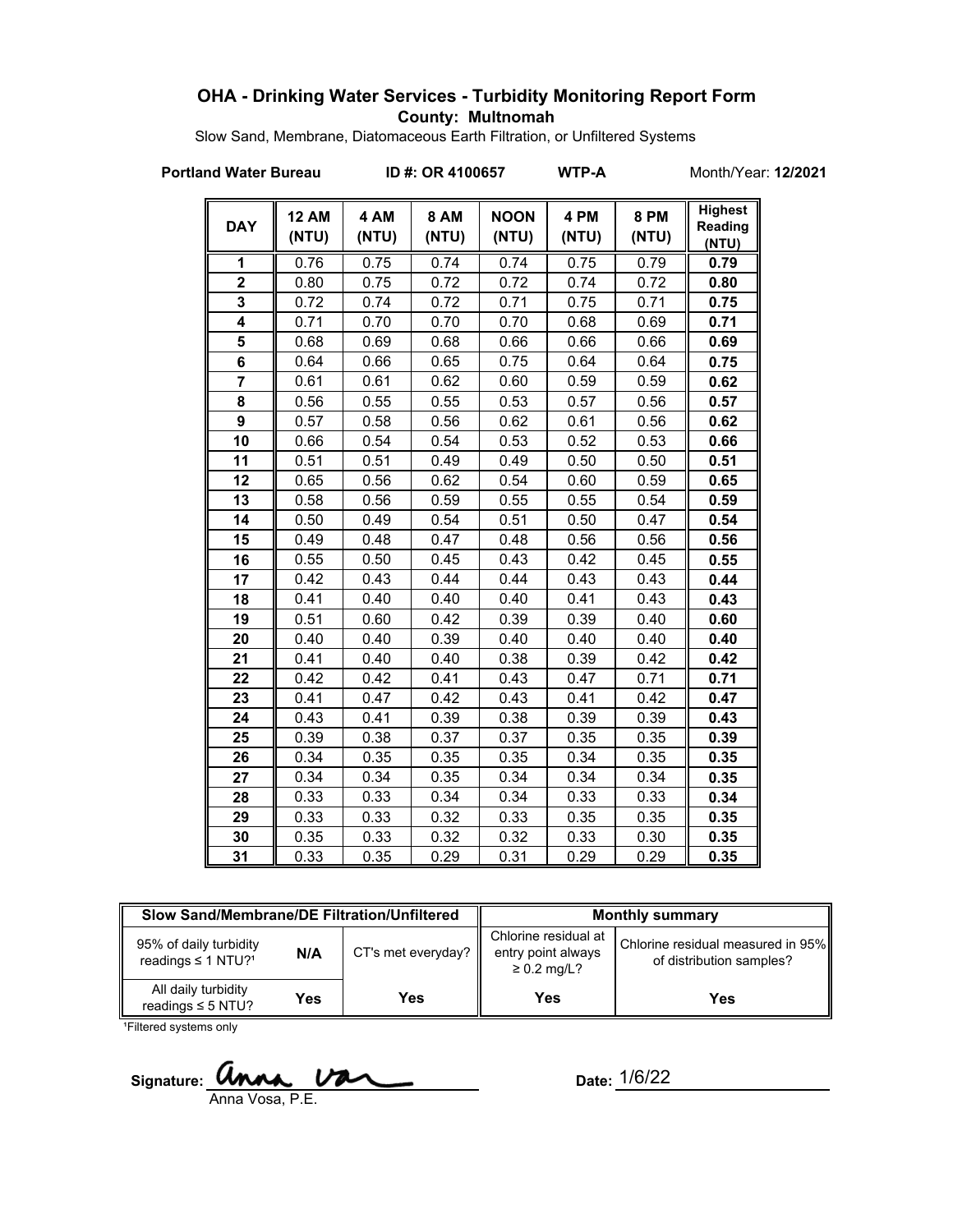# **OHA - Drinking Water Services**

## **Surface Water Quality Data Conduit 2**

Portland Water Bureau **ID#: OR 4100657** WTP-A Month/Year: 12/2021

| Date /<br><b>Time</b> | Peak<br><b>Hourly</b><br><b>Flow</b> | <b>Minimum</b><br><b>Hourly</b><br><b>Average Free</b><br>Chlorine (C) | <b>Contact</b><br>Time (T) | <b>Actual</b><br><b>CT</b> | <b>Temp</b>      | pH   | Req'd<br><b>CT</b> | CT Met?                 | Min. Hourly<br><b>Average Total</b><br><b>Chlorine at</b><br><b>First User</b> |
|-----------------------|--------------------------------------|------------------------------------------------------------------------|----------------------------|----------------------------|------------------|------|--------------------|-------------------------|--------------------------------------------------------------------------------|
|                       | <b>MGD</b>                           | ppm or mg/L                                                            | min.                       | $C \times T$               | $^{\circ}C$      |      | <b>Tables</b>      | Y/N                     | ppm or mg/L                                                                    |
| 1/5                   | 21.57                                | 2.56                                                                   | 307.5                      | 786.7                      | 8.1              | 6.29 | 115.3              | Υ                       | 2.50                                                                           |
| 2/8                   | 20.67                                | 2.50                                                                   | 323.1                      | 808.8                      | 8.0              | 6.29 | 115.2              | $\overline{Y}$          | 2.46                                                                           |
| 3/10                  | 20.95                                | 2.50                                                                   | 319.5                      | 797.3                      | 8.0              | 6.28 | 114.0              | Y                       | 2.43                                                                           |
| 20<br>4/              | 20.94                                | 2.48                                                                   | 317.6                      | 786.5                      | 7.9              | 6.27 | 114.0              | $\overline{\mathsf{Y}}$ | 2.37                                                                           |
| 5/<br>10              | 21.32                                | 2.51                                                                   | 314.4                      | 790.5                      | 7.9              | 6.27 | 114.6              | Y                       | 2.47                                                                           |
| 6/20                  | 21.57                                | 2.49                                                                   | 310.6                      | 774.9                      | 8.0              | 6.31 | 115.7              | Υ                       | 2.42                                                                           |
| 7/1                   | 21.84                                | 2.41                                                                   | 304.3                      | 734.7                      | 7.9              | 6.30 | 114.7              | $\overline{Y}$          | 2.27                                                                           |
| 8/14                  | 22.18                                | 2.56                                                                   | 302.4                      | 775.2                      | 7.7              | 6.33 | 119.5              | Y                       | 2.47                                                                           |
| 9/5                   | $\overline{2}$ 2.20                  | 2.56                                                                   | 302.3                      | 773.6                      | 7.8              | 6.32 | 118.4              | $\overline{Y}$          | 2.48                                                                           |
| 10/14                 | 22.21                                | 2.55                                                                   | 302.1                      | 770.9                      | 7.5              | 6.33 | 120.7              | $\overline{Y}$          | 2.54                                                                           |
| 11/20                 | $\overline{2}$ 2.19                  | 2.54                                                                   | 302.3                      | 768.2                      | $\overline{7.3}$ | 6.34 | 122.2              | $\overline{Y}$          | 2.51                                                                           |
| 12/18                 | 22.18                                | 2.46                                                                   | 302.5                      | 742.9                      | $\overline{7.2}$ | 6.33 | 121.4              | $\overline{Y}$          | 2.43                                                                           |
| 13/10                 | 22.17                                | 2.55                                                                   | 302.5                      | 771.3                      | 7.0              | 6.32 | 124.0              | Y                       | 2.50                                                                           |
| 14/17                 | 22.22                                | 2.58                                                                   | 302.1                      | 780.1                      | 6.7              | 6.35 | 127.5              | $\overline{Y}$          | 2.46                                                                           |
| 15/5                  | 21.60                                | 2.54                                                                   | 305.7                      | 775.8                      | 6.7              | 6.34 | 126.6              | $\overline{Y}$          | 2.49                                                                           |
| 16 / 20               | 20.37                                | 2.48                                                                   | 327.3                      | 811.2                      | 6.5              | 6.35 | 127.0              | $\overline{Y}$          | 2.42                                                                           |
| 17/19                 | 20.84                                | 2.50                                                                   | 321.1                      | 804.1                      | 6.4              | 6.35 | 128.1              | $\overline{Y}$          | 2.46                                                                           |
| 18 / 20               | 22.20                                | 2.53                                                                   | 302.6                      | 765.9                      | 6.3              | 6.35 | 129.8              | $\overline{Y}$          | 2.47                                                                           |
| 19/6                  | 22.22                                | 2.53                                                                   | 302.4                      | 765.3                      | 6.3              | 6.35 | 129.6              | $\overline{Y}$          | 2.53                                                                           |
| 20/5                  | 22.23                                | 2.54                                                                   | 302.4                      | 767.9                      | 6.3              | 6.36 | 130.2              | $\overline{Y}$          | 2.53                                                                           |
| 21/5                  | 22.22                                | 2.58                                                                   | 302.5                      | 779.2                      | 6.1              | 6.34 | 131.8              | $\overline{Y}$          | 2.58                                                                           |
| 22/6                  | 22.24                                | 2.56                                                                   | 302.3                      | 774.6                      | 5.9              | 6.35 | 133.6              | Y                       | 2.53                                                                           |
| 23/5                  | 22.20                                | 2.50                                                                   | 302.5                      | 755.6                      | 5.9              | 6.36 | 132.5              | $\overline{Y}$          | 2.46                                                                           |
| 24 / 10               | 22.25                                | 2.58                                                                   | 302.3                      | 780.9                      | 5.8              | 6.36 | 135.0              | Y                       | 2.52                                                                           |
| 25/9                  | 22.14                                | 2.48                                                                   | 303.5                      | 752.2                      | 5.8              | 6.36 | 132.8              | Ÿ                       | 2.52                                                                           |
| 26/8                  | 21.45                                | 2.51                                                                   | 309.9                      | 777.8                      | 5.5              | 6.36 | 135.3              | Y                       | 2.53                                                                           |
| 27/13                 | 21.02                                | 2.59                                                                   | 318.9                      | 827.4                      | 5.4              | 6.37 | 138.8              | Y                       | 2.56                                                                           |
| 28/6                  | 20.76                                | 2.56                                                                   | 322.7                      | 824.9                      | 5.3              | 6.38 | 139.2              | $\overline{Y}$          | 2.53                                                                           |
| 29 / 19               | 20.72                                | 2.55                                                                   | 323.7                      | 825.2                      | 5.1              | 6.38 | 140.5              | Y                       | 2.52                                                                           |
| 30/17                 | 20.73                                | 2.55                                                                   | 323.4                      | 824.7                      | 5.0              | 6.39 | 141.3              | Ÿ                       | 2.51                                                                           |
| 31/17                 | 23.54                                | 2.54                                                                   | 287.1                      | 729.5                      | 4.9              | 6.37 | 141.9              | Y                       | 2.52                                                                           |

### **Notes for Conduit 2 (C2):**

December 1 to 31, 2021: Conduit 2 out of service from Headworks to Hudsons Intertie; Conduit 4 feeding Conduit 2 at Hudsons Intertie, Conduit 2 in service from Hudsons through Lusted and on to town.

Signature: **Unna Va** Anna Vosa, P.E., Water Quality Engineer

Date:  $1/6/22$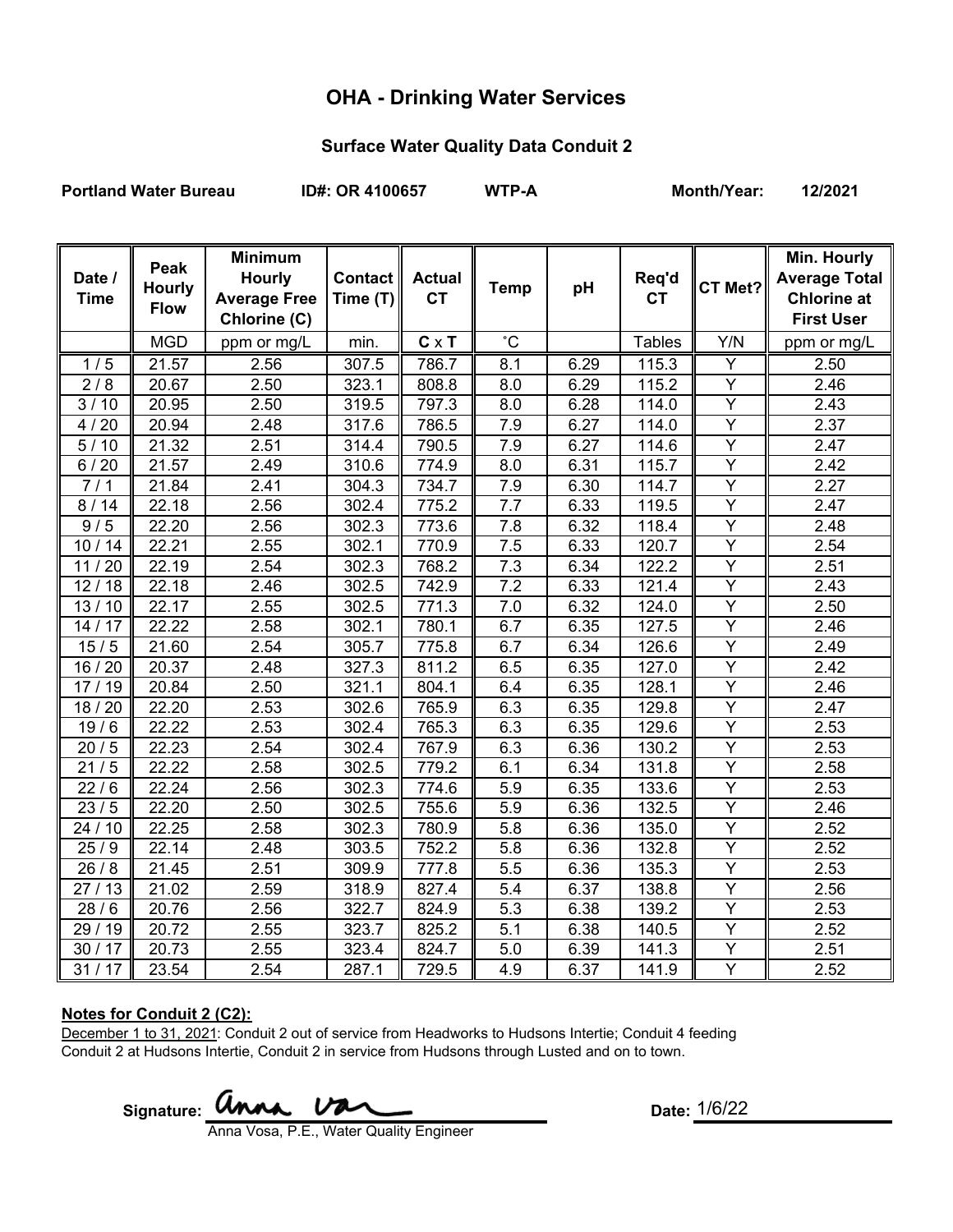# **OHA - Drinking Water Services**

## **Surface Water Quality Data Conduit 3**

Portland Water Bureau **ID#: OR 4100657** WTP-A Month/Year: 12/2021

| Date /<br><b>Time</b> | Peak<br><b>Hourly</b><br><b>Flow</b> | <b>Minimum</b><br><b>Hourly</b><br><b>Average Free</b><br>Chlorine (C) | Contact   <br>Time (T) | <b>Actual</b><br><b>CT</b> | <b>Temp</b>      | pH   | Req'd<br><b>CT</b> | CT Met?        | Min. Hourly<br><b>Average Total</b><br><b>Chlorine at</b><br><b>First User</b> |
|-----------------------|--------------------------------------|------------------------------------------------------------------------|------------------------|----------------------------|------------------|------|--------------------|----------------|--------------------------------------------------------------------------------|
|                       | <b>MGD</b>                           | ppm or mg/L                                                            | min.                   | $C \times T$               | $^{\circ}C$      |      | <b>Tables</b>      | Y/N            | ppm or mg/L                                                                    |
| 1/0                   | 30.95                                | 2.46                                                                   | 317.4                  | 780.6                      | 8.1              | 6.31 | 114.7              | Y              | 2.48                                                                           |
| 2/21                  | 34.37                                | 2.52                                                                   | 285.9                  | 720.6                      | 8.0              | 6.30 | 115.8              | Υ              | 2.52                                                                           |
| 3/6                   | 39.69                                | 2.50                                                                   | 247.5                  | 618.1                      | 8.0              | 6.32 | 115.8              | Y              | 2.48                                                                           |
| 4/23                  | 40.01                                | 2.48                                                                   | 246.0                  | 609.2                      | 7.9              | 6.29 | 115.0              | $\overline{Y}$ | 2.44                                                                           |
| 5/14                  | 40.31                                | 2.48                                                                   | 243.9                  | 606.1                      | 7.9              | 6.33 | 116.6              | Y              | 2.44                                                                           |
| 6/13                  | 40.42                                | 2.46                                                                   | 243.2                  | 599.2                      | 8.0              | 6.34 | 116.6              | Y              | 2.41                                                                           |
| 7/23                  | 36.07                                | 2.45                                                                   | 272.2                  | 666.3                      | 7.9              | 6.34 | 116.8              | Y              | 2.34                                                                           |
| 8/21                  | 36.14                                | 2.52                                                                   | 271.9                  | 685.1                      | 7.7              | 6.33 | 118.7              | $\overline{Y}$ | 2.47                                                                           |
| 9/2                   | 36.14                                | 2.50                                                                   | 272.2                  | 681.0                      | 7.8              | 6.33 | 117.9              | $\overline{Y}$ | 2.42                                                                           |
| 10/3                  | 30.50                                | 2.49                                                                   | 322.4                  | 804.0                      | 7.5              | 6.29 | 117.9              | $\overline{Y}$ | 2.50                                                                           |
| 11/17                 | 30.48                                | 2.51                                                                   | 322.5                  | 808.2                      | $\overline{7.3}$ | 6.29 | 119.3              | $\overline{Y}$ | 2.51                                                                           |
| $12/4$                | 30.43                                | 2.41                                                                   | 322.8                  | 779.5                      | 7.2              | 6.30 | 119.3              | $\overline{Y}$ | 2.43                                                                           |
| 13/20                 | 30.43                                | 2.53                                                                   | 322.7                  | 816.2                      | 7.0              | 6.26 | 121.3              | Y              | 2.53                                                                           |
| 14/23                 | 34.97                                | 2.50                                                                   | 281.0                  | 703.8                      | 6.7              | 6.28 | 123.0              | $\overline{Y}$ | 2.38                                                                           |
| 15/21                 | 36.98                                | 2.47                                                                   | 266.0                  | 656.3                      | 6.7              | 6.29 | 123.2              | $\overline{Y}$ | 2.47                                                                           |
| 16/19                 | 42.99                                | 2.44                                                                   | 228.4                  | 558.0                      | 6.5              | 6.32 | 124.8              | $\overline{Y}$ | 2.45                                                                           |
| 17/3                  | 39.15                                | 2.48                                                                   | 251.1                  | 623.5                      | 6.4              | 6.31 | 125.9              | Y              | 2.48                                                                           |
| 18 / 20               | 41.40                                | 2.48                                                                   | 237.6                  | 590.0                      | 6.3              | 6.31 | 126.8              | $\overline{Y}$ | 2.47                                                                           |
| 19/1                  | 35.20                                | 2.46                                                                   | 279.3                  | 687.1                      | 6.3              | 6.32 | 126.7              | $\overline{Y}$ | 2.44                                                                           |
| 20/7                  | 35.20                                | 2.48                                                                   | 279.4                  | 691.9                      | 6.3              | 6.33 | 127.8              | $\overline{Y}$ | 2.45                                                                           |
| 21/6                  | 35.21                                | 2.54                                                                   | 279.3                  | 708.9                      | 6.1              | 6.31 | 129.4              | $\overline{Y}$ | 2.52                                                                           |
| 22/12                 | 35.22                                | 2.52                                                                   | 279.3                  | 704.4                      | 5.9              | 6.36 | 132.9              | Y              | 2.49                                                                           |
| 23/19                 | 35.18                                | 2.51                                                                   | 279.2                  | 701.2                      | 5.9              | 6.35 | 132.2              | $\overline{Y}$ | 2.48                                                                           |
| 24/5                  | 35.23                                | 2.50                                                                   | 279.1                  | 698.2                      | 5.8              | 6.36 | 132.9              | Y              | 2.48                                                                           |
| 25/11                 | 35.11                                | 2.45                                                                   | 280.1                  | 685.9                      | 5.8              | 6.40 | 133.6              | Y              | 2.43                                                                           |
| 26/0                  | 34.59                                | 2.48                                                                   | 284.3                  | 703.7                      | 5.5              | 6.38 | 135.2              | Y              | 2.45                                                                           |
| 27/23                 | 31.95                                | 2.53                                                                   | 304.4                  | 769.7                      | 5.4              | 6.37 | 136.9              | $\overline{Y}$ | 2.49                                                                           |
| 28/8                  | 34.36                                | 2.53                                                                   | 286.0                  | 724.0                      | 5.3              | 6.40 | 139.8              | Y              | 2.50                                                                           |
| 29 / 19               | 39.16                                | 2.51                                                                   | 251.2                  | 631.2                      | 5.1              | 6.40 | 140.5              | $\overline{Y}$ | 2.48                                                                           |
| 30/17                 | 39.22                                | 2.50                                                                   | 250.7                  | 626.6                      | 5.0              | 6.41 | 141.4              | $\overline{Y}$ | 2.48                                                                           |
| 31/17                 | 38.97                                | 2.51                                                                   | 252.4                  | 633.2                      | 4.9              | 6.37 | 140.9              | $\overline{Y}$ | 2.49                                                                           |

### **Notes for Conduit 3 (C3):**

December 1 to 31, 2021: Conduit 3 in service from Headworks through Lusted and on to town.

Signature: **Unna**  $\nu$ Anna Vosa, P.E., Water Quality Engineer

Date:  $1/6/22$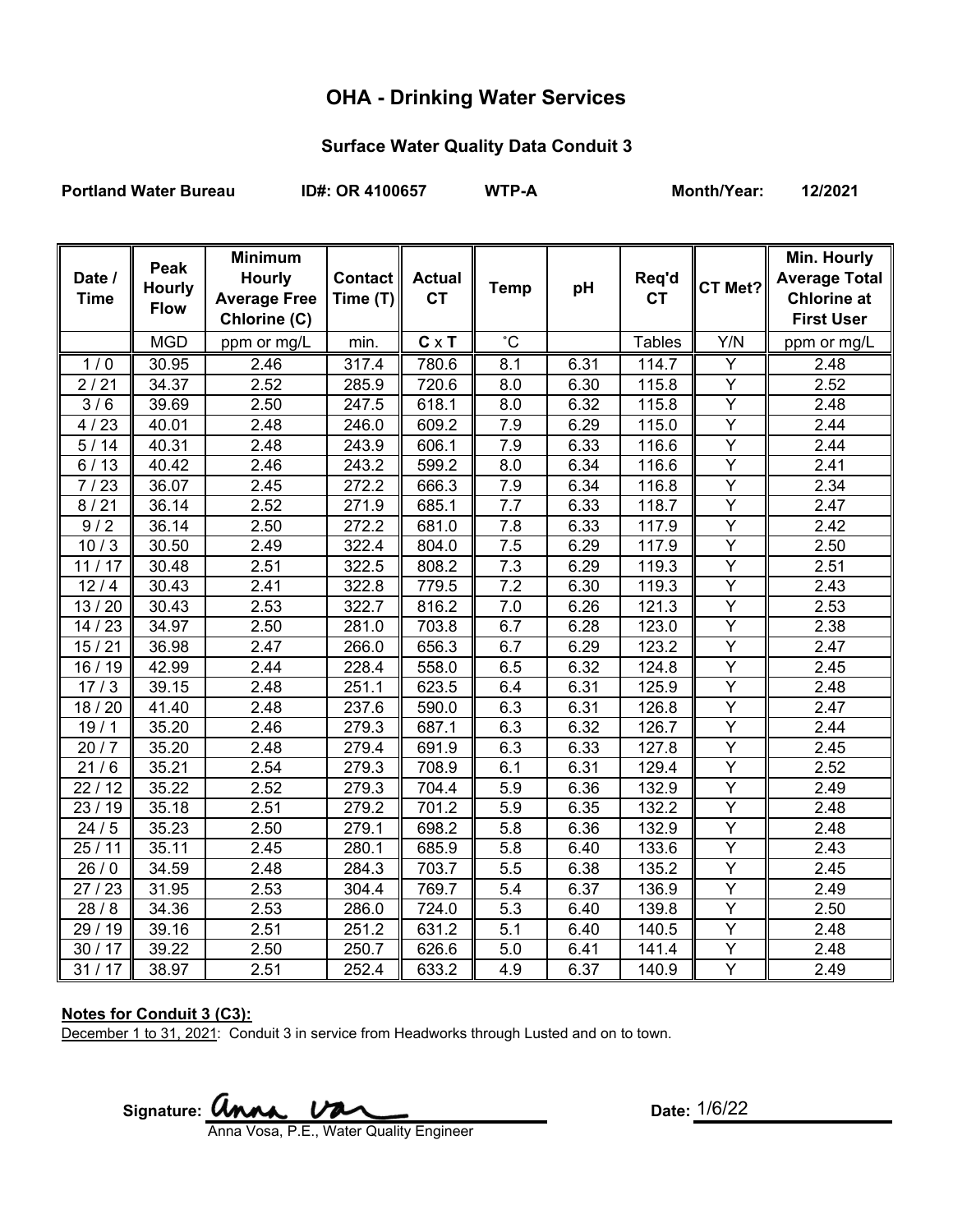# **OHA - Drinking Water Services**

## **Surface Water Quality Data Conduit 4**

Portland Water Bureau **ID#: OR 4100657** WTP-A Month/Year: 12/2021

| Date /<br><b>Time</b> | Peak<br><b>Hourly</b><br><b>Flow</b> | <b>Minimum</b><br><b>Hourly</b><br><b>Average Free</b><br>Chlorine (C) | <b>Contact</b><br>Time (T) | <b>Actual</b><br><b>CT</b> | <b>Temp</b>      | pH   | Req'd<br><b>CT</b> | CT Met?                 | Min. Hourly<br><b>Average Total</b><br><b>Chlorine at</b><br><b>First User</b> |
|-----------------------|--------------------------------------|------------------------------------------------------------------------|----------------------------|----------------------------|------------------|------|--------------------|-------------------------|--------------------------------------------------------------------------------|
|                       | <b>MGD</b>                           | ppm or mg/L                                                            | min.                       | $C \times T$               | $^{\circ}$ C     |      | <b>Tables</b>      | Y/N                     | ppm or mg/L                                                                    |
| 1/6                   | 21.91                                | 2.52                                                                   | 367.7                      | 925.4                      | 8.1              | 6.28 | 114.0              | Y                       | 2.39                                                                           |
| 2/19                  | 21.26                                | 2.48                                                                   | 383.9                      | 951.4                      | 8.0              | 6.27 | 114.1              | Y                       | 2.36                                                                           |
| 3/14                  | 21.46                                | 2.45                                                                   | 380.1                      | 931.9                      | 8.0              | 6.29 | 114.1              | Y                       | 2.41                                                                           |
| 4/10                  | 21.51                                | 2.44                                                                   | 377.8                      | 920.8                      | 7.9              | 6.30 | 114.9              | Ÿ                       | 2.39                                                                           |
| $\overline{5/8}$      | 21.72                                | 2.47                                                                   | 374.8                      | 927.0                      | 7.9              | 6.27 | 114.0              | $\overline{Y}$          | 2.41                                                                           |
| 6/23                  | 21.93                                | 2.45                                                                   | 370.7                      | 907.3                      | 8.0              | 6.31 | 115.2              | Y                       | 2.37                                                                           |
| $\frac{1}{7}$ / 10    | $\overline{22.14}$                   | 2.37                                                                   | 364.0                      | 863.4                      | 7.9              | 6.33 | 115.3              | $\overline{Y}$          | 2.15                                                                           |
| 8/12                  | 22.47                                | 2.52                                                                   | 361.4                      | 911.0                      | 7.7              | 6.35 | 119.4              | $\overline{Y}$          | 2.42                                                                           |
| 9/6                   | 22.48                                | 2.50                                                                   | 361.2                      | 903.8                      | $\overline{7.8}$ | 6.32 | 117.6              | $\overline{Y}$          | 2.44                                                                           |
| 10/18                 | 22.49                                | 2.49                                                                   | 361.1                      | 900.1                      | 7.5              | 6.34 | 119.9              | $\overline{Y}$          | 2.49                                                                           |
| 11/15                 | 22.50                                | 2.49                                                                   | 361.1                      | 898.6                      | 7.3              | 6.34 | 121.2              | $\overline{\mathsf{Y}}$ | 2.46                                                                           |
| 12/12                 | 22.52                                | 2.40                                                                   | 361.1                      | 865.7                      | $7.\overline{2}$ | 6.36 | 121.4              | Y                       | 2.39                                                                           |
| 13/13                 | 22.51                                | 2.49                                                                   | 361.2                      | 898.9                      | 7.0              | 6.33 | 123.4              | $\overline{Y}$          | 2.46                                                                           |
| 14/6                  | 22.53                                | 2.53                                                                   | 360.8                      | 911.4                      | 6.7              | 6.32 | 125.2              | Ÿ                       | 2.11                                                                           |
| 15/5                  | 21.93                                | 2.52                                                                   | 365.9                      | 920.9                      | 6.7              | 6.34 | 126.3              | $\overline{Y}$          | 2.47                                                                           |
| 16 / 20               | 20.99                                | 2.52                                                                   | 388.8                      | 978.7                      | 6.5              | 6.36 | 128.0              | $\overline{Y}$          | 2.48                                                                           |
| 17/12                 | 21.39                                | 2.45                                                                   | 381.7                      | 936.2                      | 6.4              | 6.35 | 127.1              | Y                       | 2.45                                                                           |
| 18 / 20               | 22.48                                | 2.48                                                                   | 361.6                      | 897.7                      | 6.3              | 6.36 | 129.0              | Ÿ                       | 2.45                                                                           |
| 19/7                  | 22.49                                | 2.49                                                                   | 361.4                      | 898.3                      | 6.3              | 6.36 | 128.9              | $\overline{Y}$          | 2.45                                                                           |
| 20/14                 | 22.48                                | 2.48                                                                   | 361.5                      | 896.9                      | 6.3              | 6.35 | 128.7              | $\overline{Y}$          | 2.44                                                                           |
| 21/9                  | 22.50                                | 2.52                                                                   | 361.4                      | 911.1                      | 6.1              | 6.35 | 130.9              | Y                       | 2.50                                                                           |
| 22/6                  | 22.49                                | 2.52                                                                   | 361.4                      | 910.4                      | 5.9              | 6.36 | 133.0              | Y                       | 2.48                                                                           |
| 23/19                 | 22.46                                | 2.44                                                                   | 361.6                      | 883.9                      | 5.9              | 6.36 | 131.2              | $\overline{Y}$          | 2.41                                                                           |
| 24 / 17               | 22.50                                | 2.53                                                                   | 361.3                      | 913.5                      | 5.8              | 6.36 | 133.3              | Y                       | 2.47                                                                           |
| 25/10                 | $\overline{2}$ 2.43                  | 2.45                                                                   | 362.5                      | 888.0                      | 5.8              | 6.37 | 132.6              | Y                       | 2.45                                                                           |
| 26/5                  | 21.85                                | 2.48                                                                   | 370.0                      | 916.0                      | 5.5              | 6.38 | 135.6              | $\overline{Y}$          | 2.45                                                                           |
| 27/10                 | $\overline{2}1.50$                   | 2.57                                                                   | 379.6                      | 973.6                      | 5.4              | 6.38 | 138.3              | $\overline{Y}$          | 2.52                                                                           |
| 28/8                  | 21.25                                | 2.53                                                                   | 384.1                      | 971.4                      | 5.3              | 6.39 | 139.0              | $\overline{Y}$          | 2.49                                                                           |
| 29 / 16               | 21.26                                | 2.52                                                                   | 384.8                      | 970.3                      | 5.1              | 6.39 | 140.1              | Y                       | 2.49                                                                           |
| 30/18                 | 21.25                                | 2.52                                                                   | 384.6                      | 970.6                      | 5.0              | 6.39 | 140.9              | Ÿ                       | 2.48                                                                           |
| 31/17                 | 23.60                                | 2.50                                                                   | 344.2                      | 861.4                      | 4.9              | 6.38 | 141.5              | Y                       | 2.49                                                                           |

### **Notes for Conduit 4 (C4):**

December 1 to 31, 2021: Conduit 4 in service from Hudsons Intertie through Lusted and on to town; Conduit 4 feeding Conduit 2 at Hudsons Intertie.

Signature: *Unna Va* 

Date: 1/6/22

Anna Vosa, P.E., Water Quality Engineer